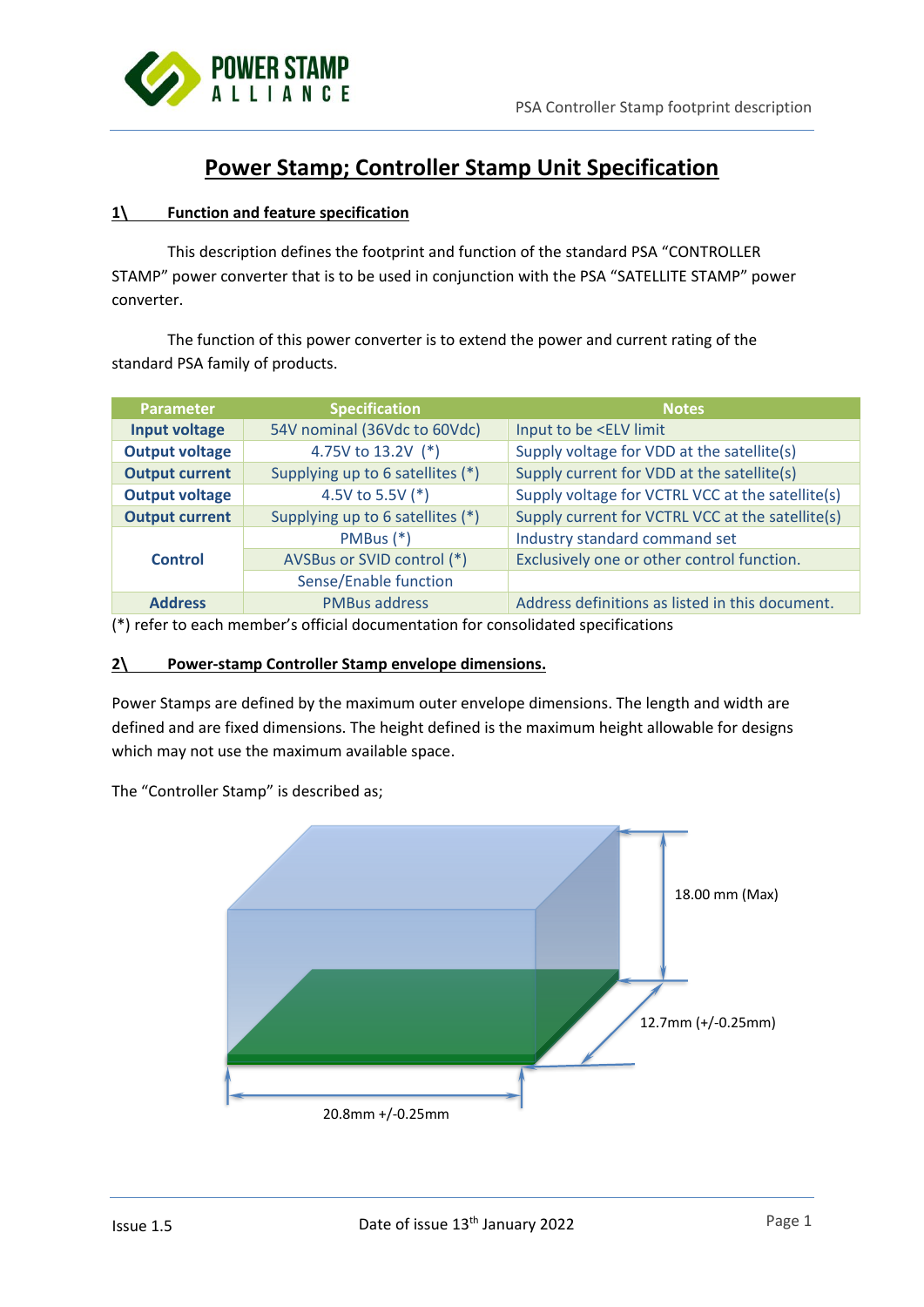

# **3\ Interconnect details**

### **3.1\ Pad locations for the PSA Controller Stamp.**

Top view of the module with pad locations and names shown



# **3.2\ Signal Pad function description for the PSA CONTROLLER STAMP module;**

The signal pad connections available from the Controller Stamp are shown below (bottom view of the Controller Stamp)

|                         | A          | B                        | C | D          | E                | F                | G             | н            | J                        | К                       | г                           | М              | N                           |                         |
|-------------------------|------------|--------------------------|---|------------|------------------|------------------|---------------|--------------|--------------------------|-------------------------|-----------------------------|----------------|-----------------------------|-------------------------|
| $\mathbf{1}$            | $+IN$      | $+IN$                    |   | TMP5       | <b>PUCDTO</b>    | <b>PUCDTI</b>    | <b>PUCCS</b>  | <b>PUCCK</b> | PWM3Y                    | PWM4Y                   | PWM5Y                       | PWM2Y          | PWM2X                       | $\mathbf{1}$            |
| $\mathbf{2}$            | $+IN$      | $+IN$                    |   | TMP3       | CSP5             | CSN <sub>5</sub> | PWM1X         | PWM1Y        | PWM3X                    | PWM4X                   | PWM5X                       | START5         | <b>GND</b>                  | $\overline{2}$          |
| 3                       |            |                          |   | TMP1       | CSP3             | CSN <sub>3</sub> | <b>GND</b>    | <b>GND</b>   | GND                      | <b>GND</b>              | PWM6X                       | START3         | <b>VCTRL</b>                | $\overline{\mathbf{3}}$ |
| 4                       | $-IN$      | $-IN$                    |   | TMP2       | CSP1             | CSN1             | <b>GND</b>    | <b>GND</b>   | GND                      | <b>GND</b>              | PWM6Y                       | START1         | <b>VCC</b>                  | 4                       |
| 5                       | $-IN$      | $-IN$                    |   | TMP4       | CSP <sub>2</sub> | CSN <sub>2</sub> | <b>GND</b>    | <b>GND</b>   | GND                      | <b>GND</b>              | VR RDY                      | START2         | <b>VCC</b>                  | 5                       |
| 6                       | <b>VDD</b> | EN PRI#                  |   | TMP6       | CSP4             | CSN4             | <b>GND</b>    | <b>GND</b>   | GND                      | <b>GND</b>              | <b>EN</b>                   | START4         | <b>GND</b>                  | 6                       |
| $\overline{\mathbf{z}}$ | <b>VDD</b> | <b>RSVD</b><br><b>NC</b> |   | <b>TMN</b> | CSP <sub>6</sub> | CSN <sub>6</sub> | <b>SALERT</b> | <b>SDA</b>   | SVDAT/<br><b>AVSMDAT</b> | VR HOT#                 | VCCIO_OK                    | START6         | <b>PFAULT</b><br>$\Box$ IN# | $\overline{7}$          |
| 8                       |            |                          |   | VS MON     | <b>VIN MON</b>   | $+S$             | $-S$          | <b>SADDR</b> | <b>SCL</b>               | SVCLK/<br><b>AVSCLK</b> | SV ALRT /<br><b>AVSSDAT</b> | PIN ALE<br>RT# | <b>FAULT#</b>               | 8                       |
|                         | Α          | В                        | C | D          | E                | F                | G             | н            | J                        | К                       | г                           | М              | N                           |                         |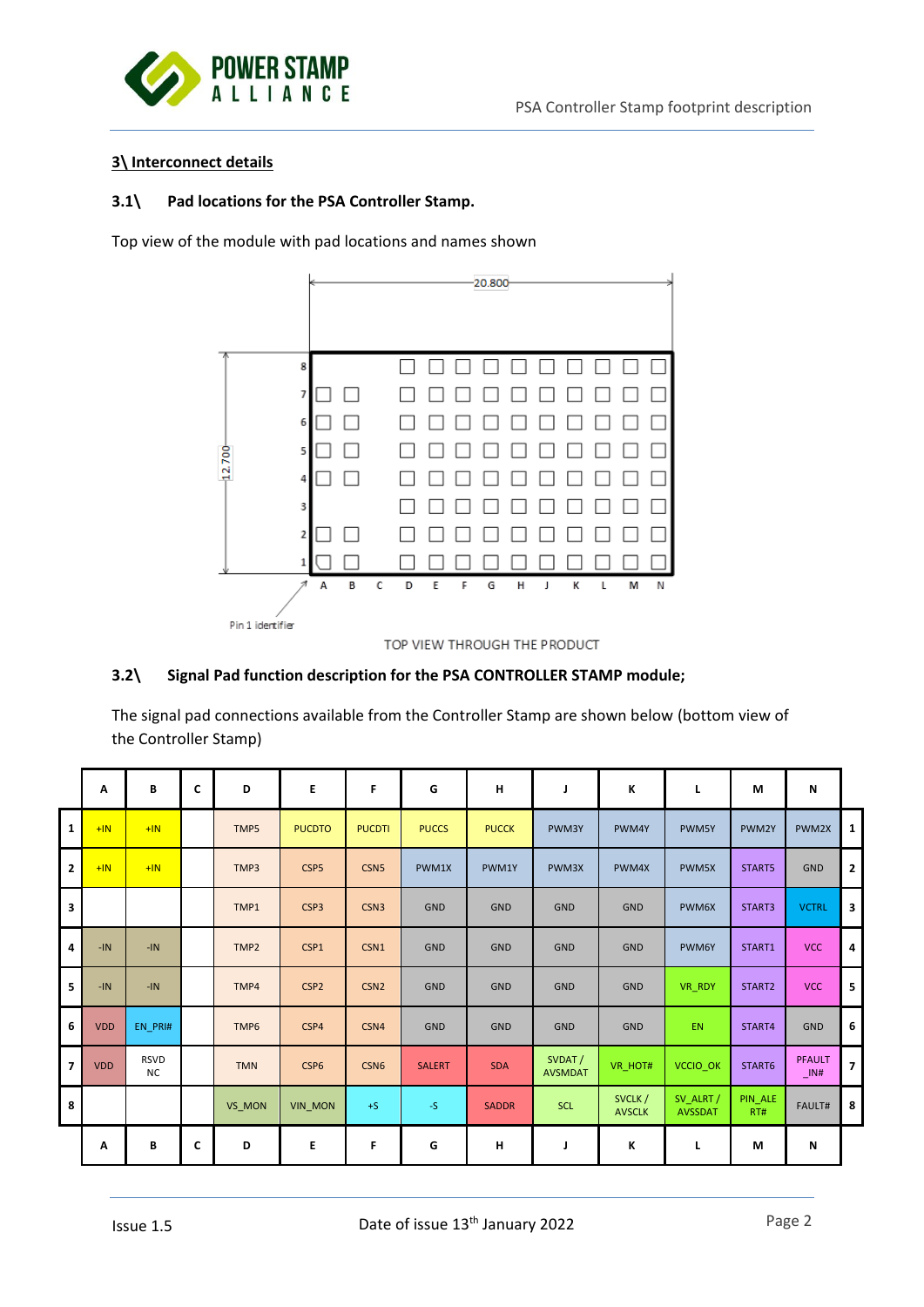

# Table of Signal pads and descriptions

| Pad #          | Pad name        | I/O          | <b>Pad Function</b>                                                                                                                                                                                                                       |  |
|----------------|-----------------|--------------|-------------------------------------------------------------------------------------------------------------------------------------------------------------------------------------------------------------------------------------------|--|
| A1             | $+$ In          |              | +ve Input voltage.<br>Connect to the High Voltage bus (54V typ) used to generate<br>AUX rails to supply the controller itself and the satellites. Short<br>with all the +In pads and provide appropriate filter for stable<br>operations. |  |
| A2             | $+$ In          |              | +ve Input voltage.<br>Connect to the High Voltage bus (54V typ) used to generate<br>AUX rails to supply the controller itself and the satellites. Short<br>with all the +In pads and provide appropriate filter for stable<br>operations. |  |
| A3             | N/A             | n/a          | No Pad present                                                                                                                                                                                                                            |  |
| A4             | $-1n$           | I.           | -ve Input voltage.<br>Connect to the primary side GND power plane.                                                                                                                                                                        |  |
| <b>A5</b>      | $-ln$           | $\mathbf{I}$ | -ve Input voltage.<br>Connect to the primary side GND power plane.                                                                                                                                                                        |  |
| A6             | <b>VDD</b>      | $\mathsf O$  | Primary side bias voltage.<br>Connect to Satellite's VDD pin to provide appropriate bias to<br>primary section.                                                                                                                           |  |
| <b>A7</b>      | <b>VDD</b>      | $\mathsf{O}$ | Primary side bias voltage.<br>Connect to Satellite's VDD pin to provide appropriate bias to<br>primary section.                                                                                                                           |  |
| A <sub>8</sub> | N/A             | n/a          | No Pad present                                                                                                                                                                                                                            |  |
| <b>B1</b>      | $+$ In          |              | +ve Input voltage.<br>Connect to the High Voltage bus (54V typ) used to generate AUX<br>rails to supply the controller itself and the satellites. Short with<br>all the +In pads and provide appropriate filter for stable<br>operations. |  |
| <b>B2</b>      | $+$ In          |              | +ve Input voltage.<br>Connect to the High Voltage bus (54V typ) used to generate AUX<br>rails to supply the controller itself and the satellites. Short with<br>all the +In pads and provide appropriate filter for stable<br>operations. |  |
| <b>B3</b>      | N/A             | n/a          | No Pad present                                                                                                                                                                                                                            |  |
| <b>B4</b>      | $-ln$           | n/a          | -ve Input voltage.<br>Connect to the primary side GND power plane.                                                                                                                                                                        |  |
| <b>B5</b>      | $-ln$           | n/a          | -ve Input voltage.<br>Connect to the primary side GND power plane.                                                                                                                                                                        |  |
| <b>B6</b>      | EN_PRI#         | L            | Primary side enable.<br>Active low, used to enable the primary-side VDD regulator.                                                                                                                                                        |  |
| <b>B7</b>      | <b>RSVD N/C</b> | n/a          | Reserved pad (not connected)                                                                                                                                                                                                              |  |
| <b>B8</b>      | N/A             | n/a          | No Pad present                                                                                                                                                                                                                            |  |
| C1             | N/A             | n/a          | No Pad present                                                                                                                                                                                                                            |  |
| C <sub>2</sub> | N/A             | n/a          | No Pad present                                                                                                                                                                                                                            |  |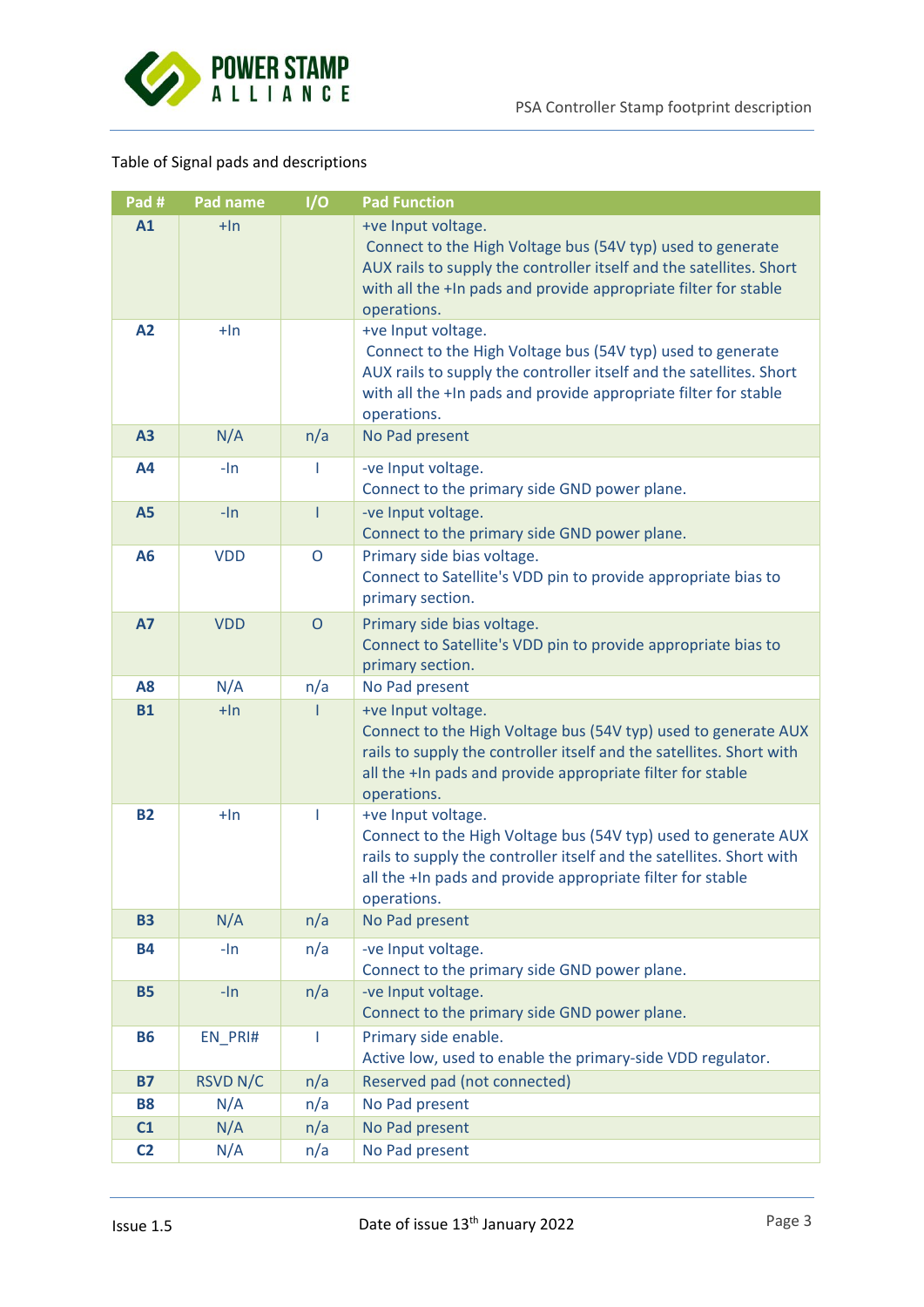

PSA Controller Stamp footprint description

| Pad #          | Pad name         | I/O          | <b>Pad Function</b>                                                                                                                    |  |
|----------------|------------------|--------------|----------------------------------------------------------------------------------------------------------------------------------------|--|
| C <sub>3</sub> | N/A              | n/a          | No Pad present                                                                                                                         |  |
| C <sub>4</sub> | N/A              | n/a          | No Pad present                                                                                                                         |  |
| C <sub>5</sub> | N/A              | n/a          | No Pad present                                                                                                                         |  |
| C6             | N/A              | n/a          | No Pad present                                                                                                                         |  |
| C <sub>7</sub> | N/A              | n/a          | No Pad present                                                                                                                         |  |
| C8             | N/A              | n/a          | No Pad present                                                                                                                         |  |
| <b>D1</b>      | TMP5             |              | Temperature sense Satellite 5 input.<br>Connect with related Satellite TMP output pin in kelvin<br>connection with its TMN output pin. |  |
| D <sub>2</sub> | TMP3             | T            | Temperature sense Satellite 3 input.<br>Connect with related Satellite TMP output pin in kelvin<br>connection with its TMN output pin. |  |
| D <sub>3</sub> | TMP1             | ı            | Temperature sense Satellite 1 input.<br>Connect with related Satellite TMP output pin in kelvin<br>connection with its TMN output pin. |  |
| D <sub>4</sub> | TMP <sub>2</sub> | T            | Temperature sense Satellite 2 input.<br>Connect with related Satellite TMP output pin in kelvin<br>connection with its TMN output pin. |  |
| D <sub>5</sub> | TMP4             | T            | Temperature sense Satellite 4 input.<br>Connect with related Satellite TMP output pin in kelvin<br>connection with its TMN output pin. |  |
| D <sub>6</sub> | TMP6             | L            | Temperature sense Satellite 6 input.<br>Connect with related Satellite TMP output pin in kelvin<br>connection with its TMN output pin. |  |
| D7             | <b>TMN</b>       | I            | Temp sense common for TMN of all Satellites.<br>Star connection for all the satellite TMN outputs.                                     |  |
| D <sub>8</sub> | <b>VSRMON</b>    |              | $+$ In voltage monitor $-$ Input for the controller (G)                                                                                |  |
| E1             | <b>PUCDTO</b>    | $\mathsf{O}$ | Primary side microcontroller data O/P                                                                                                  |  |
| E <sub>2</sub> | CSP <sub>5</sub> | T            | Current sense +ve Satellite 5.<br>Connect to Satellite 5 CSP output in kelvin connection with CSN<br>pad. Short to VOUT when not used. |  |
| E3             | CSP <sub>3</sub> | T            | Current sense +ve Satellite 3.<br>Connect to Satellite 3 CSP output in kelvin connection with CSN<br>pad. Short to VOUT when not used. |  |
| E4             | CSP1             | ı.           | Current sense +ve Satellite 1.<br>Connect to Satellite 1 CSP output in kelvin connection with CSN<br>pad.                              |  |
| E <sub>5</sub> | CSP <sub>2</sub> | $\mathbf{I}$ | Current sense +ve Satellite 2.<br>Connect to Satellite 2 CSP output in kelvin connection with CSN<br>pad. Short to VOUT when not used. |  |
| E6             | CSP4             | 1            | Current sense +ve Satellite 4.<br>Connect to Satellite 4 CSP output in kelvin connection with CSN<br>pad. Short to VOUT when not used. |  |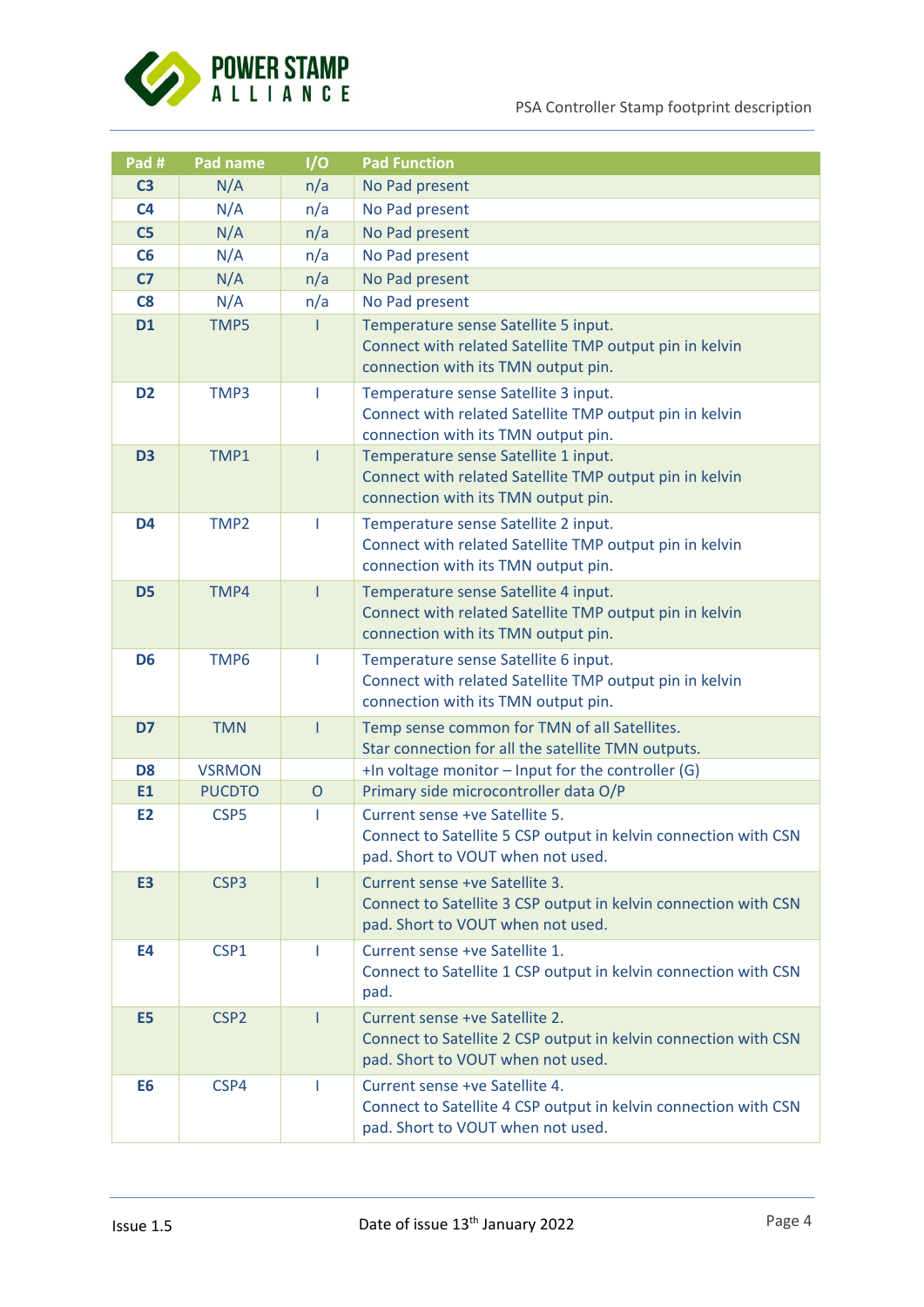

| Pad #          | Pad name         | 1/O          | <b>Pad Function</b>                                                                                                                                     |  |
|----------------|------------------|--------------|---------------------------------------------------------------------------------------------------------------------------------------------------------|--|
| E7             | CSP <sub>6</sub> |              | Current sense +ve Satellite 6.<br>Connect to Satellite 6 CSP output in kelvin connection with CSN<br>pad. Short to VOUT when not used.                  |  |
| E8             | <b>VIN_MON</b>   |              | +In voltage monitor - Output from the aux converter                                                                                                     |  |
| F <sub>1</sub> | <b>PUCDTI</b>    | T            | Primary side microcontroller data input                                                                                                                 |  |
| F <sub>2</sub> | CSN <sub>5</sub> | T            | Current sense - ve Satellite 5.<br>Connect to Satellite 5 CSP output in kelvin connection with CSP<br>pad. Short to VOUT when not used.                 |  |
| F <sub>3</sub> | CSN <sub>3</sub> |              | Current sense - ve Satellite 3.<br>Connect to Satellite 3 CSP output in kelvin connection with CSP<br>pad. Short to VOUT when not used.                 |  |
| F4             | CSN1             |              | Current sense - ve Satellite 1.<br>Connect to Satellite 1 CSP output in kelvin connection with CSP<br>pad.                                              |  |
| F <sub>5</sub> | CSN <sub>2</sub> | L            | Current sense - ve Satellite 2.<br>Connect to Satellite 2 CSP output in kelvin connection with CSP<br>pad. Short to VOUT when not used.                 |  |
| F <sub>6</sub> | CSN4             | I.           | Current sense - ve Satellite 4.<br>Connect to Satellite 4 CSP output in kelvin connection with CSP<br>pad. Short to VOUT when not used.                 |  |
| F7             | CSN <sub>6</sub> | T            | Current sense - ve Satellite 6.<br>Connect to Satellite 6 CSP output in kelvin connection with CSP<br>pad. Short to VOUT when not used.                 |  |
| F <sub>8</sub> | $+S$             | Т            | Remote sense +ve.<br>Connect in kelvin pair with -S (pad G8) to the regulation point<br>for VOUT.                                                       |  |
| G1             | <b>PUCCS</b>     | $\circ$      | Primary side microcontroller chip-select                                                                                                                |  |
| G <sub>2</sub> | PWM1X            | O            | PWM signal for Satellite 1.<br>Connect directly in case of non isolated applications or through<br>a digital isolator in case of isolated applications. |  |
| G <sub>3</sub> | <b>GND</b>       | n/a          | Secondary side ground                                                                                                                                   |  |
| G <sub>4</sub> | <b>GND</b>       | n/a          | Secondary side ground                                                                                                                                   |  |
| G <sub>5</sub> | <b>GND</b>       | n/a          | Secondary side ground                                                                                                                                   |  |
| G <sub>6</sub> | <b>GND</b>       | n/a          | Secondary side ground                                                                                                                                   |  |
| G7             | SALERT#          |              | <b>PMBus Alert (active low)</b>                                                                                                                         |  |
| G <sub>8</sub> | $-S$             | L            | Remote sense -ve. Connect in kelvin pair with +S (pad F8) to the<br>regulation point for VOUT.                                                          |  |
| H1             | <b>PUCCK</b>     | $\mathsf{O}$ | Primary side u-controller clk                                                                                                                           |  |
| H <sub>2</sub> | PWM1Y            | $\mathsf O$  | PWM signal for Satellite 1.<br>Connect directly in case of non isolated applications or through<br>a digital isolator in case of isolated applications. |  |
| H3             | <b>GND</b>       | n/a          | Secondary side ground                                                                                                                                   |  |
| H <sub>4</sub> | <b>GND</b>       | n/a          | Secondary side ground                                                                                                                                   |  |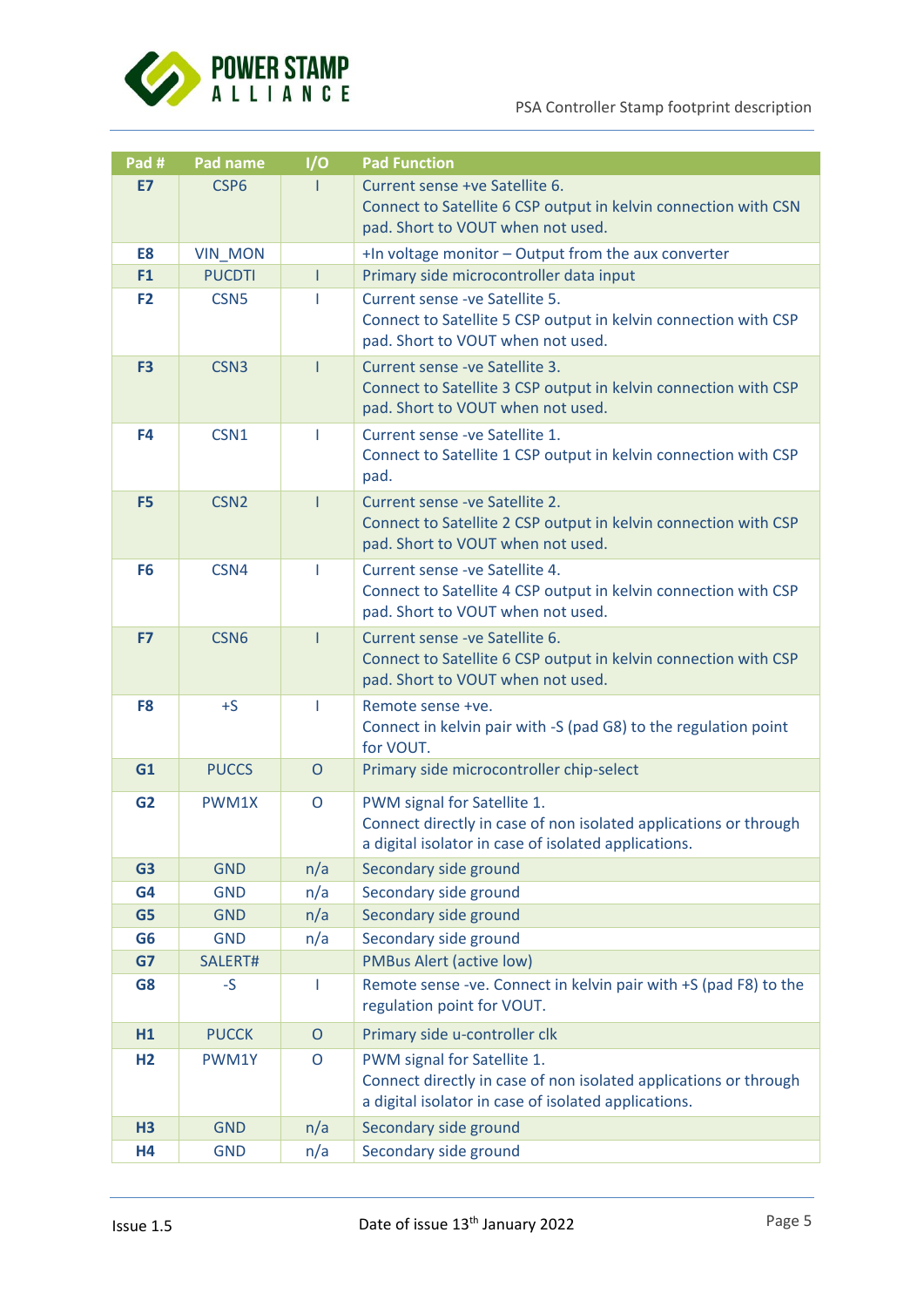

| Pad #          | Pad name                 | 1/O            | <b>Pad Function</b>                                                                                                                                     |  |
|----------------|--------------------------|----------------|---------------------------------------------------------------------------------------------------------------------------------------------------------|--|
| <b>H5</b>      | <b>GND</b>               | n/a            | Secondary side ground                                                                                                                                   |  |
| H <sub>6</sub> | <b>GND</b>               | n/a            | Secondary side ground                                                                                                                                   |  |
| <b>H7</b>      | <b>SDA</b>               | I/O            | <b>PMBus data</b>                                                                                                                                       |  |
| H <sub>8</sub> | <b>SADDR</b>             |                | PMBus address setting.<br>Connect a single resistor to GND to define the interface's<br>address.                                                        |  |
| J1             | PWM3Y                    | $\circ$        | PWM signal for Satellite 3.<br>Connect directly in case of non isolated applications or through<br>a digital isolator in case of isolated applications. |  |
| J2             | PWM3X                    | O              | PWM signal for Satellite 3.<br>Connect directly in case of non isolated applications or through<br>a digital isolator in case of isolated applications. |  |
| J3             | <b>GND</b>               | n/a            | Secondary side ground                                                                                                                                   |  |
| J4             | <b>GND</b>               | n/a            | Secondary side ground                                                                                                                                   |  |
| J5             | <b>GND</b>               | n/a            | Secondary side ground                                                                                                                                   |  |
| J <sub>6</sub> | <b>GND</b>               | n/a            | Secondary side ground                                                                                                                                   |  |
| J <sub>7</sub> | SVDAT/<br><b>AVSMDAT</b> | I/O            | SVID data / AVS MData                                                                                                                                   |  |
| J8             | <b>SCL</b>               | $\circ$        | <b>PMBus clock</b>                                                                                                                                      |  |
| K1             | PWM4Y                    | $\overline{O}$ | PWM signal for Satellite 4.<br>Connect directly in case of non isolated applications or through<br>a digital isolator in case of isolated applications. |  |
| <b>K2</b>      | PWM4X                    | O              | PWM signal for Satellite 4.<br>Connect directly in case of non isolated applications or through<br>a digital isolator in case of isolated applications. |  |
| K <sub>3</sub> | <b>GND</b>               | n/a            | Secondary side ground                                                                                                                                   |  |
| <b>K4</b>      | <b>GND</b>               | n/a            | Secondary side ground                                                                                                                                   |  |
| K <sub>5</sub> | <b>GND</b>               | n/a            | Secondary side ground                                                                                                                                   |  |
| <b>K6</b>      | <b>GND</b>               | n/a            | Secondary side ground                                                                                                                                   |  |
| K7             | VR_HOT#                  | $\circ$        | <b>SVI VR hot</b>                                                                                                                                       |  |
| K <sub>8</sub> | SVCLK/<br><b>AVSCLK</b>  | O              | SVID clock / AVS clock                                                                                                                                  |  |
| L1             | PWM5Y                    | $\mathsf{O}$   | PWM signal for Satellite 5.<br>Connect directly in case of non isolated applications or through<br>a digital isolator in case of isolated applications. |  |
| L2             | PWM5X                    | O              | PWM signal for Satellite 5.<br>Connect directly in case of non isolated applications or through<br>a digital isolator in case of isolated applications. |  |
| L3             | PWM6X                    | $\circ$        | PWM signal for Satellite 6.<br>Connect directly in case of non isolated applications or through<br>a digital isolator in case of isolated applications. |  |
| L <sub>4</sub> | PWM6Y                    | O              | PWM signal for Satellite 6.<br>Connect directly in case of non isolated applications or through<br>a digital isolator in case of isolated applications. |  |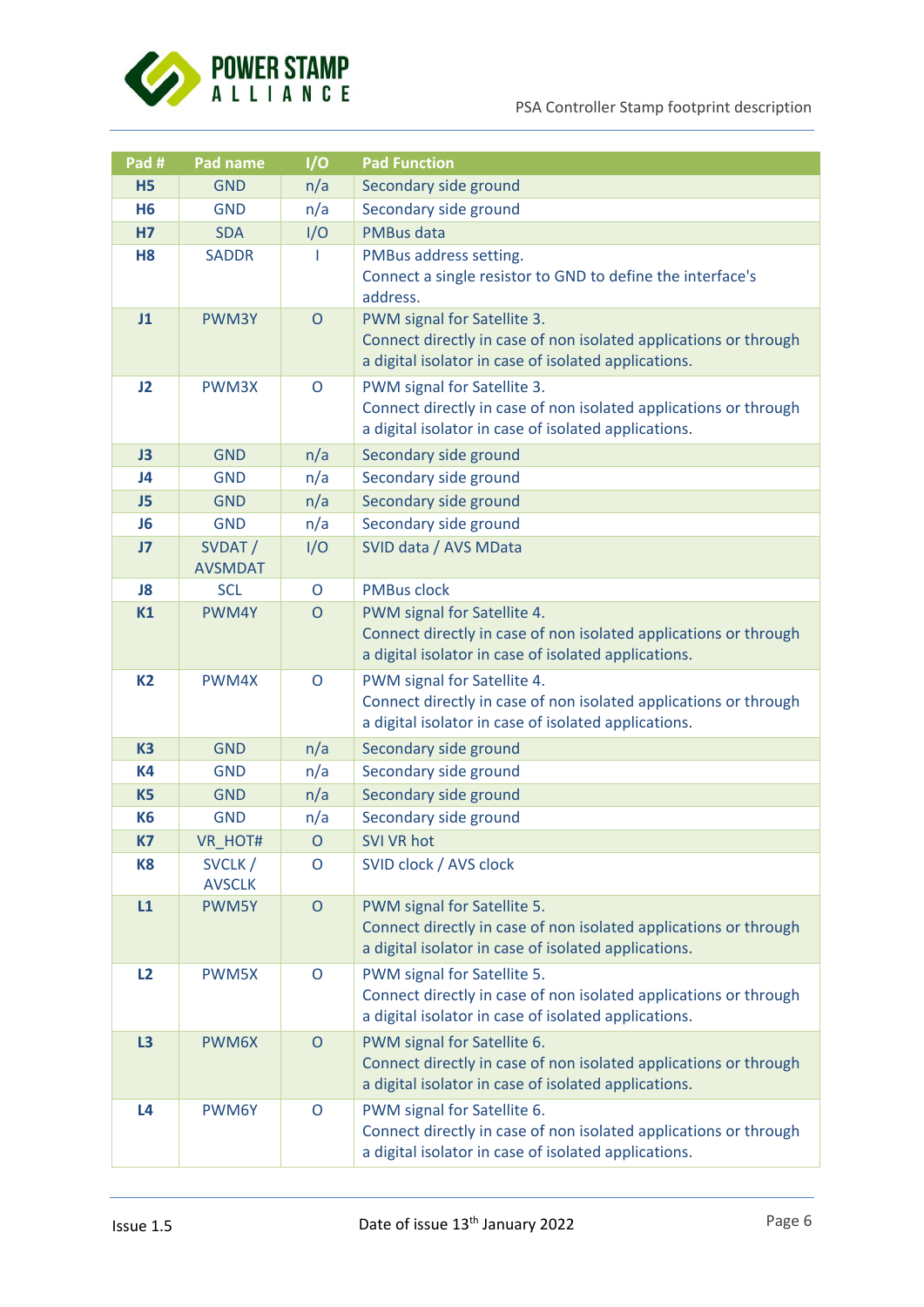

| Pad #          | Pad name                   | I/O            | <b>Pad Function</b>                                                                                                                                     |  |
|----------------|----------------------------|----------------|---------------------------------------------------------------------------------------------------------------------------------------------------------|--|
| L <sub>5</sub> | VR_RDY                     | $\overline{O}$ | Voltage regulator ready signal                                                                                                                          |  |
| L <sub>6</sub> | <b>EN</b>                  | T              | <b>Enable Pad</b>                                                                                                                                       |  |
| L7             | VCCIO_OK                   | $\mathbf{I}$   | VCC fault shutdown - immediate unit shutdown                                                                                                            |  |
| L8             | SVALRT /<br><b>AVSSDAT</b> | O              | SVID alert / AVS SData                                                                                                                                  |  |
| M1             | PWM2Y                      | $\overline{O}$ | PWM signal for Satellite 2.<br>Connect directly in case of non isolated applications or through<br>a digital isolator in case of isolated applications. |  |
| M <sub>2</sub> | START5                     | $\Omega$       | Start for Satellite 5.<br>Connect to Satellite's START pin.                                                                                             |  |
| M <sub>3</sub> | START3                     | $\overline{O}$ | <b>Start for Satellite 3.</b><br>Connect to Satellite's START pin.                                                                                      |  |
| M4             | START1                     | $\overline{O}$ | Start for Satellite 1.<br>Connect to Satellite's START pin.                                                                                             |  |
| M <sub>5</sub> | START2                     | $\overline{O}$ | Start for Satellite 2.<br>Connect to Satellite's START pin.                                                                                             |  |
| M <sub>6</sub> | START4                     | O              | Start for Satellite 4.<br>Connect to Satellite's START pin.                                                                                             |  |
| M <sub>7</sub> | START6                     | $\overline{O}$ | Start for Satellite 6.<br>Connect to Satellite's START pin.                                                                                             |  |
| M <sub>8</sub> | PIN ALERT#                 | $\overline{O}$ | SVI Pin Alert #                                                                                                                                         |  |
| N1             | PWM2X                      | $\overline{O}$ | PWM signal for Satellite 2.<br>Connect directly in case of non isolated applications or through<br>a digital isolator in case of isolated applications. |  |
| N <sub>2</sub> | <b>GND</b>                 | n/a            | Secondary side ground                                                                                                                                   |  |
| N <sub>3</sub> | <b>VCTRL</b>               |                | Controller supply voltage (G)<br>Connect to pin VCC on board either with solid short or OR.                                                             |  |
| <b>N4</b>      | <b>VCC</b>                 | $\mathsf{O}$   | Secondary side bias voltage (G)                                                                                                                         |  |
| <b>N5</b>      | <b>VCC</b>                 | $\overline{O}$ | This pins are intended to supply all the connected Satellite's<br>VCC: connect to Satellite's VCC pins.                                                 |  |
| <b>N6</b>      | <b>GND</b>                 | n/a            | Secondary side ground                                                                                                                                   |  |
| <b>N7</b>      | PFAULT IN#                 | $\mathbf{I}$   | Primary side fault indicator<br>input to stop operation in case a fault is detected in the primary<br>side. Active Low.                                 |  |
| <b>N8</b>      | <b>FAULT#</b>              | O              | Programable fault indicator                                                                                                                             |  |

Notes;

- a\ The areas for 0V connection through the centre line of the module.
- b\ The relative grouping of similar signals (by colour in the grid-matrix above)
- c\ The grouping of -In and GND pads
- d\ All CSP\* and CSN\*; When not used CSxP should be shorted to CSxN and then to Vout.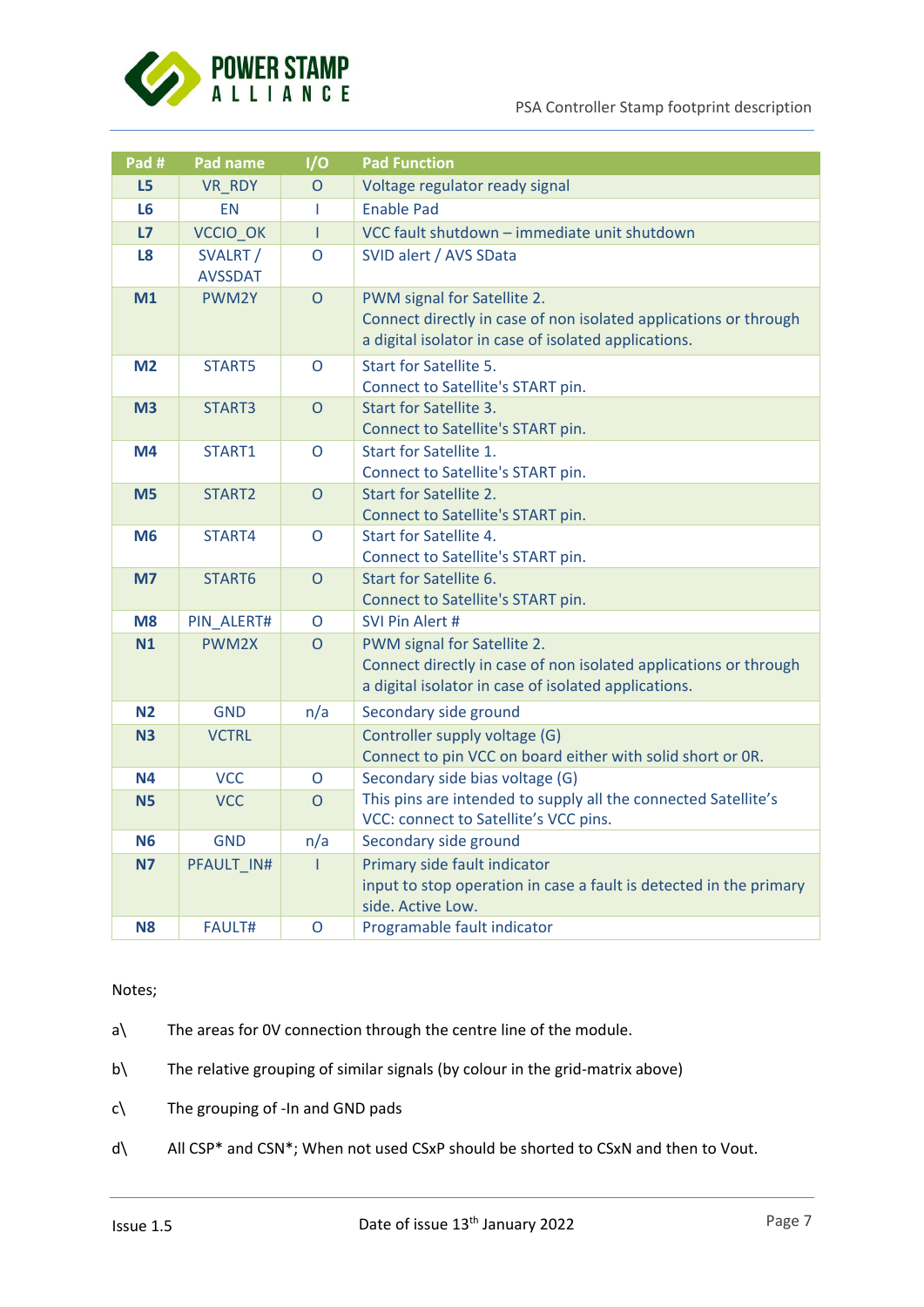

e\ PM\_ADDR; May have a local pull-down resistor to GND

f\ SDA and SCL; Should have a pull-up resistor to either 3.3V or 5V

g\ See section 5.1 for the descriptions for the connections to the controller stamp in an application.

h\ See section 9.7 for EN / VCCIO\_OK further details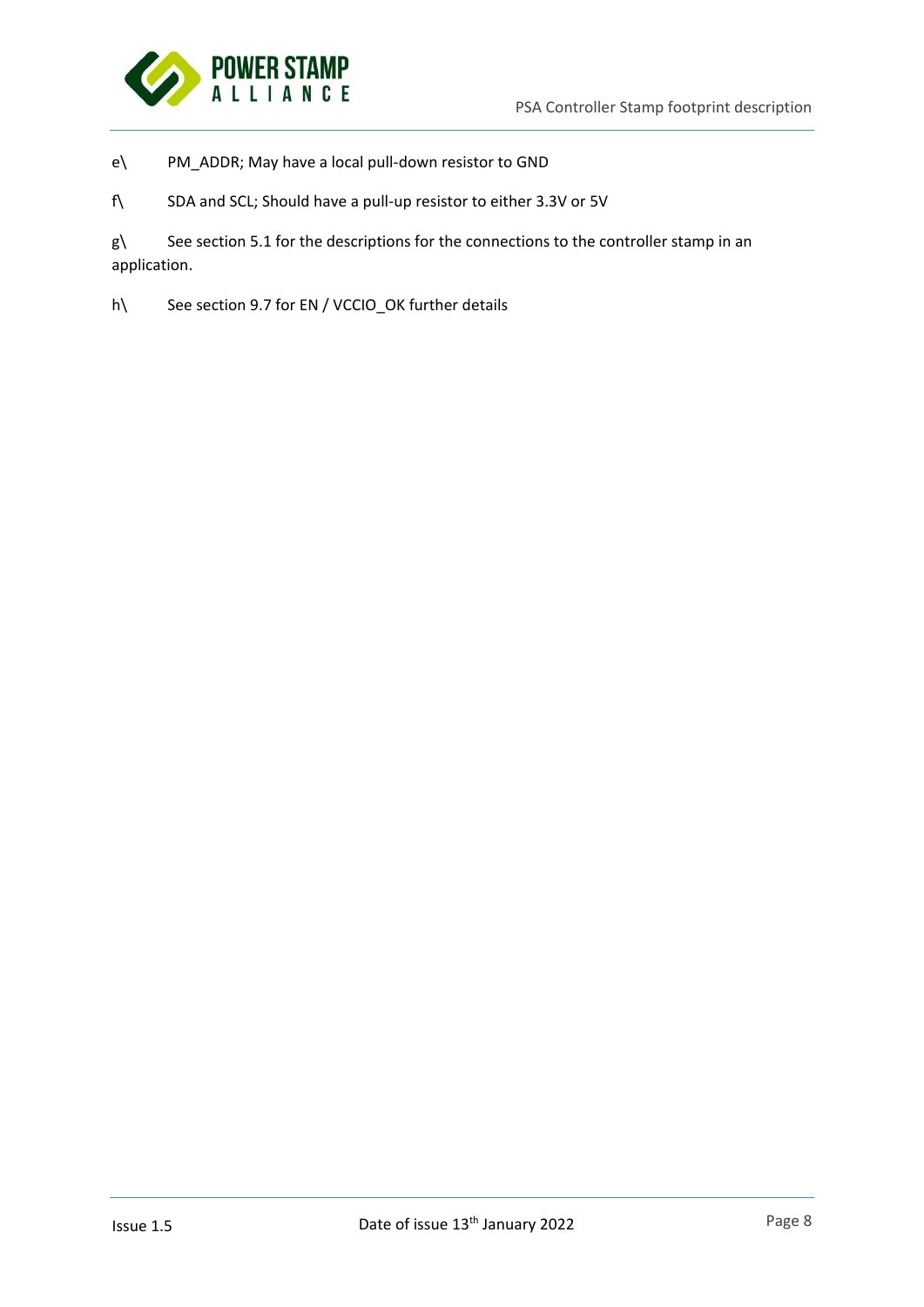

# **4\ Mechanical drawings**



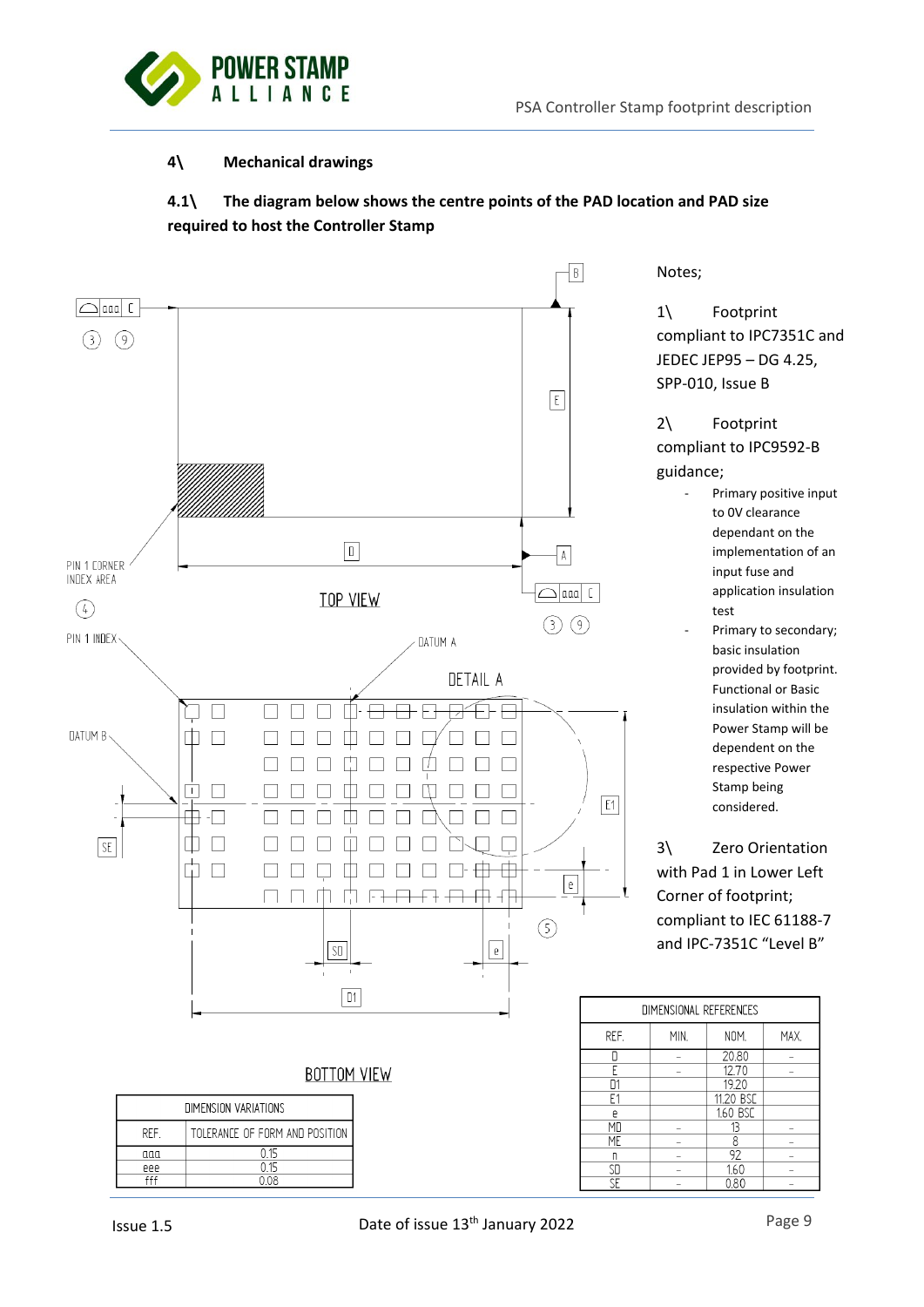

# **4.2\ Termination specifications**

Recommended PAD Size (in mm) and notes on the section 4.\* drawings;

#### NOTES:

- 1. DIMENSIONING AND TOLERANCING PER ASME Y14.5M-1994
- $2.$ ALL DIMENSIONS ARE IN MILLIMETERS
- 3. DATUM "C" IS THE SEATING PLANE
- 4. DETAILS OF PIN 1 IDENTIFIER ARE OPTIONAL, BUT MUST BE LOCATED WITHIN THE ZONE INDICATED, THE PIN IDENTIFIER MAY BE EITHER A LABEL, A MARKED FEATURE OR A CHAMFERED EDGE
- 5. DIMENSION 'e' REPRESENTS THE BASIC TERMINAL PITCH, SPECIFIES THE TRUE GEOMETRIC POSITION OF THE TERMINAL AXIS
- 6. EXPOSED METALLIZED PADS ARE CU PADS WITH SURFACE FINISH PROTECTION
- 7. BOTTOM VIEW OF TYPICAL MODULE PCB SHOWN FOR ILLUSTRATION PURPOSES ONLY
- 8. OVERALL MODULE HEIGHT NOT TO EXCEED 18mm
- 9. SEE INDIVIDUAL MODULE DATA SHEET FOR DETAILED TOP AND SIDE VIEW



#### **5\ General information**

The controller stamp is intended to provide all of the user-interface, control and supply voltage demands of up to 6 Power Stamp Satellites, thus enabling the power-conversion to be accomplished without any demands imposed on the host application.

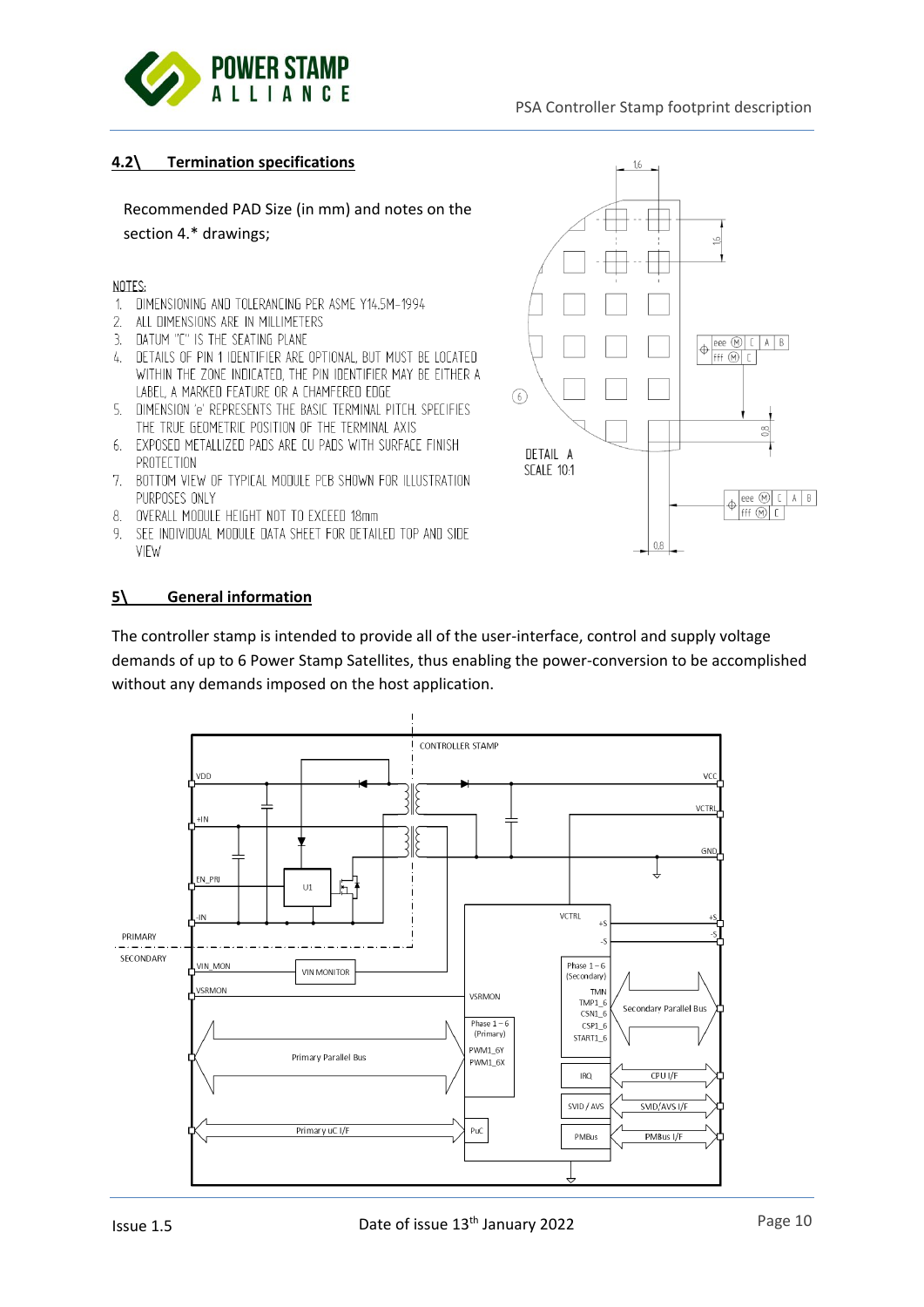

### **5.1\ Notes on control-stamp connections**

### **5.1.1\ VCC and VCTRL connection**

The VCC Pins are intended to supply all the Satellites Stamps connected to the Controller Stamp in the actual converter.

The VCTRL connection is the bias supply for the internal controller of the Controller Stamp and is not internally connected to VCC for testing and evaluation purposes.

In applications, it is necessary to place a zero-ohm link or to simply short the pins as shown below in the dotted line circle



### **5.1.2\ VSRMON connection**

The VSRMON pin is intended to implement a precise input voltage monitor. In order to sense in the most precise manner the input voltage in the case of Isolated and non-Isolated applications the function is brought out separately from the controller stamp.

In the case of an Isolated topology, the pin can be shorted with VIN\_MON which is providing information about the input voltage.

In the case of a non-isolated topology, the VSRMON pin can be directly tied to VIN through a proper resistor divider to implement a more accurate VIN sense functionality.

The VIN-Mon function has a function of a ratio of a 40:1 representation of the input voltage.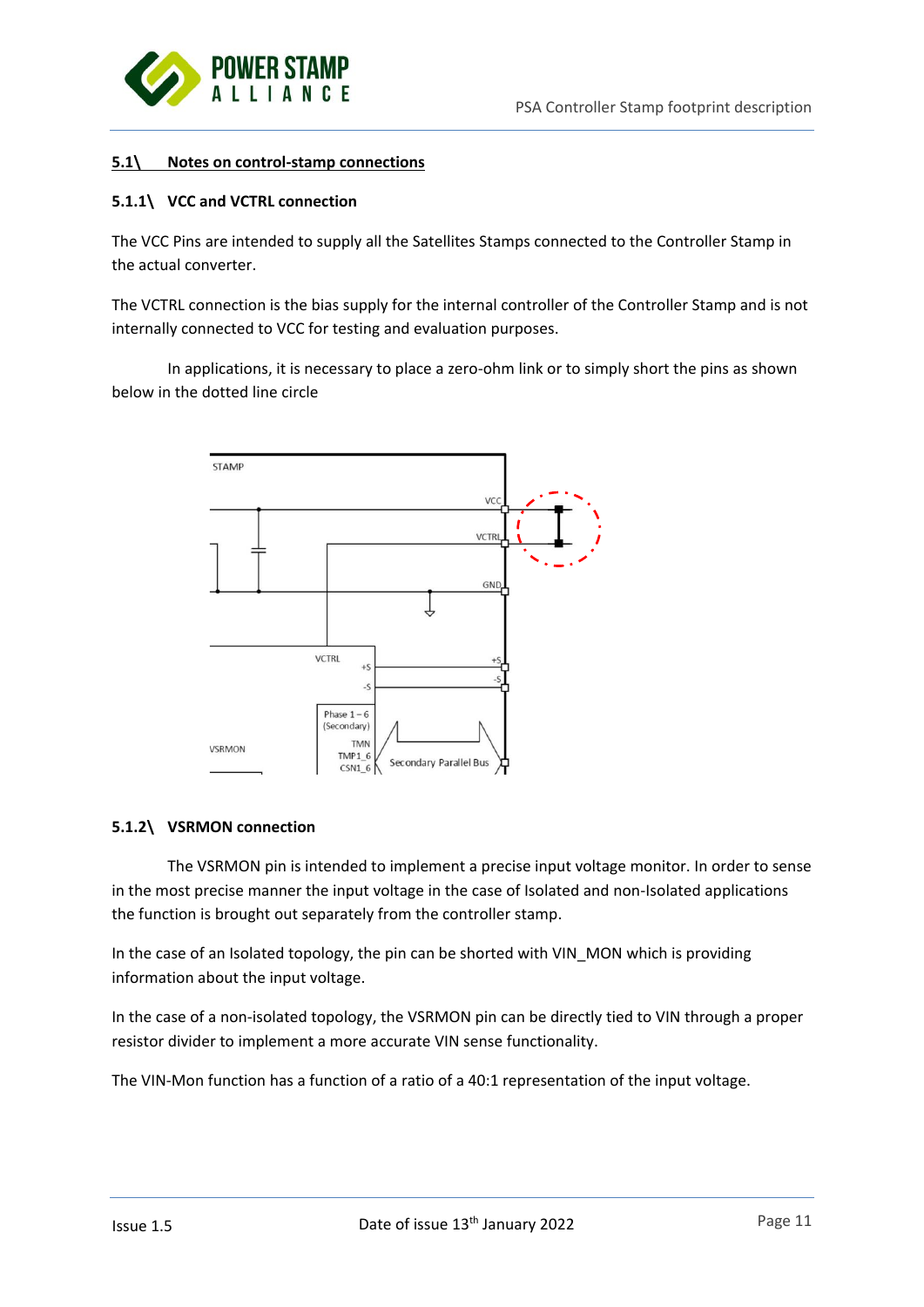

# **6\ Generic Controller stamp viewed from the bottom**

The bottom side of the Controller Stamp PCB will appear to be as shown below, with a matrix of pads provided for all terminations.



# **7\ Module address setting.**

.

|                                | <b>PSA Stamp addressing</b>           |                        | Resistor_down<br>(on the host board) | <b>Resistor_UP</b><br>(inside the Controller unit) |                       |  |
|--------------------------------|---------------------------------------|------------------------|--------------------------------------|----------------------------------------------------|-----------------------|--|
| 7-Bit based<br>address (SMBus) | <b>8-bit Based</b><br>address (PMBus) | <b>Resistor series</b> | <b>Resistor value</b>                | <b>Resistor series</b>                             | <b>Resistor value</b> |  |
| 0x5C                           | 0xB8                                  | E <sub>12</sub>        | <b>OPEN</b>                          | E <sub>12</sub>                                    | 10,000                |  |
| 0x5A                           | 0xB4                                  | E <sub>12</sub>        | 220,000                              | E <sub>12</sub>                                    | 10,000                |  |
| 0x59                           | 0xB2                                  | E <sub>12</sub>        | 120,000                              | E <sub>12</sub>                                    | 10,000                |  |
| 0x58                           | 0xB0                                  | E <sub>12</sub>        | 82,000                               | E <sub>12</sub>                                    | 10,000                |  |
| 0x74                           | 0xE8                                  | E24                    | 62,000                               | E <sub>12</sub>                                    | 10,000                |  |
| 0x72                           | 0xE4                                  | E96                    | 48,700                               | E <sub>12</sub>                                    | 10,000                |  |
| 0x71                           | 0xE2                                  | E <sub>12</sub>        | 39,000                               | E <sub>12</sub>                                    | 10,000                |  |
| 0x70                           | 0xE0                                  | E <sub>12</sub>        | 33,000                               | E <sub>12</sub>                                    | 10,000                |  |
| 0x6C                           | 0xD8                                  | E48                    | 27,400                               | E <sub>12</sub>                                    | 10,000                |  |
| 0x6A                           | 0xD4                                  | E48                    | 23,700                               | E12                                                | 10,000                |  |
| 0x69                           | 0xD2                                  | E96                    | 20,500                               | E <sub>12</sub>                                    | 10,000                |  |
| 0x68                           | 0xD0                                  | E48                    | 17,800                               | E <sub>12</sub>                                    | 10,000                |  |
| 0x64                           | 0xC8                                  | E96                    | 15,800                               | E <sub>12</sub>                                    | 10,000                |  |
| 0x62                           | 0xC4                                  | <b>E96</b>             | 13,700                               | E <sub>12</sub>                                    | 10,000                |  |
| 0x61                           | 0xC2                                  | E48                    | 12,100                               | E <sub>12</sub>                                    | 10,000                |  |
| 0x60                           | 0xC0                                  | E96                    | 10,700                               | E <sub>12</sub>                                    | 10,000                |  |

The setting of the address of the module by resistor value is a standard function and is described as;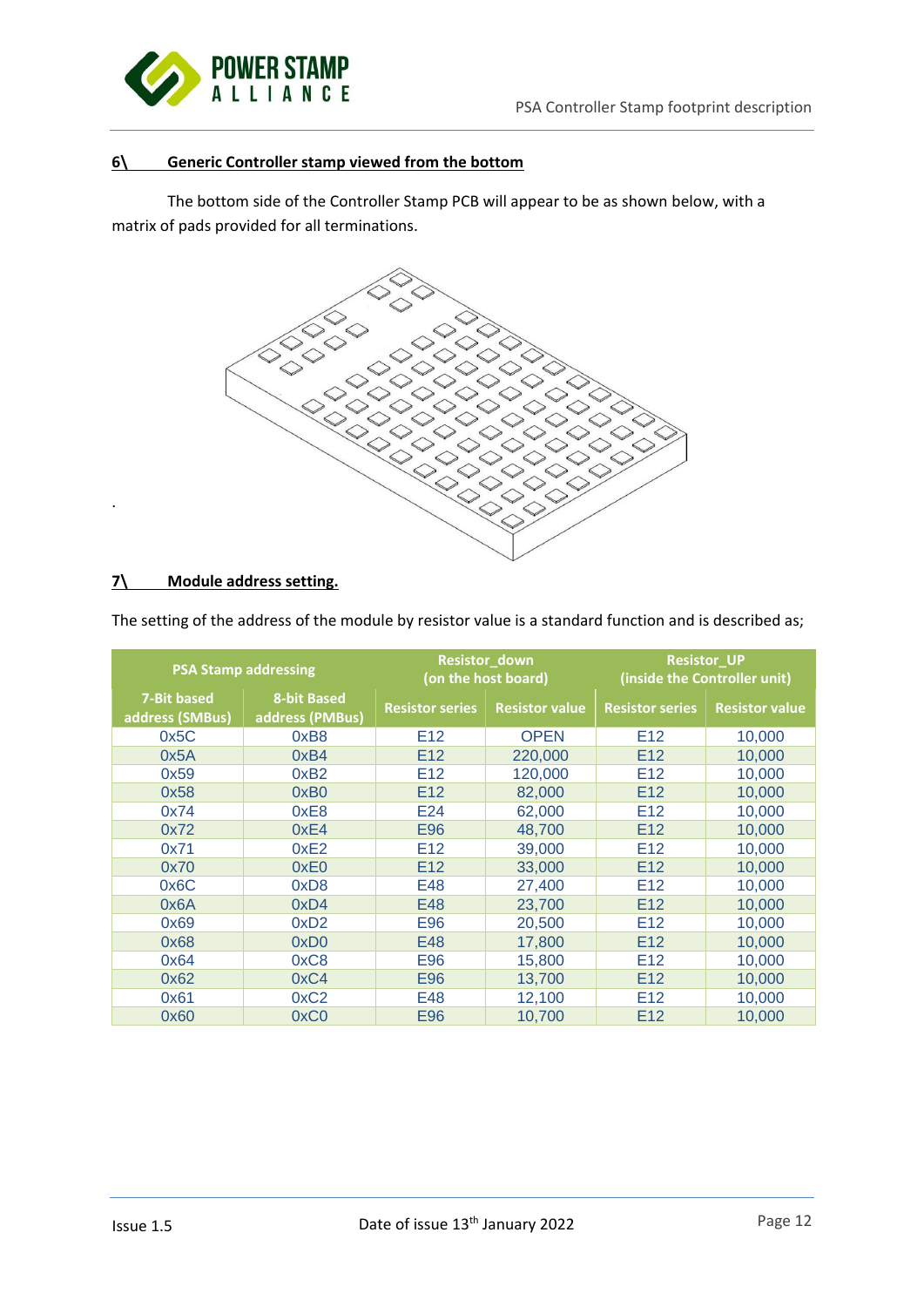

# **8\ Application Block Diagrams**

#### **8.1 Isolated block diagrams**

The diagrams show isolated block-diagram connections with either;

> - An external controller to control and monitor any Satellite Stamps (on the left),

or,

- The Controller Stamp plus Satellite Stamp configuration where the Controller incorporates the controller to control the satellites within itself.

The Power stages are isolated, and the isolation of the signals is provided by the function of the external digital isolator component shown as "D.I." in the diagrams. (Note; The Digital isolator is shown as the isolation stage, not the actual component to be used in the application)



Isolated architecture with Controller-stamp + Satellites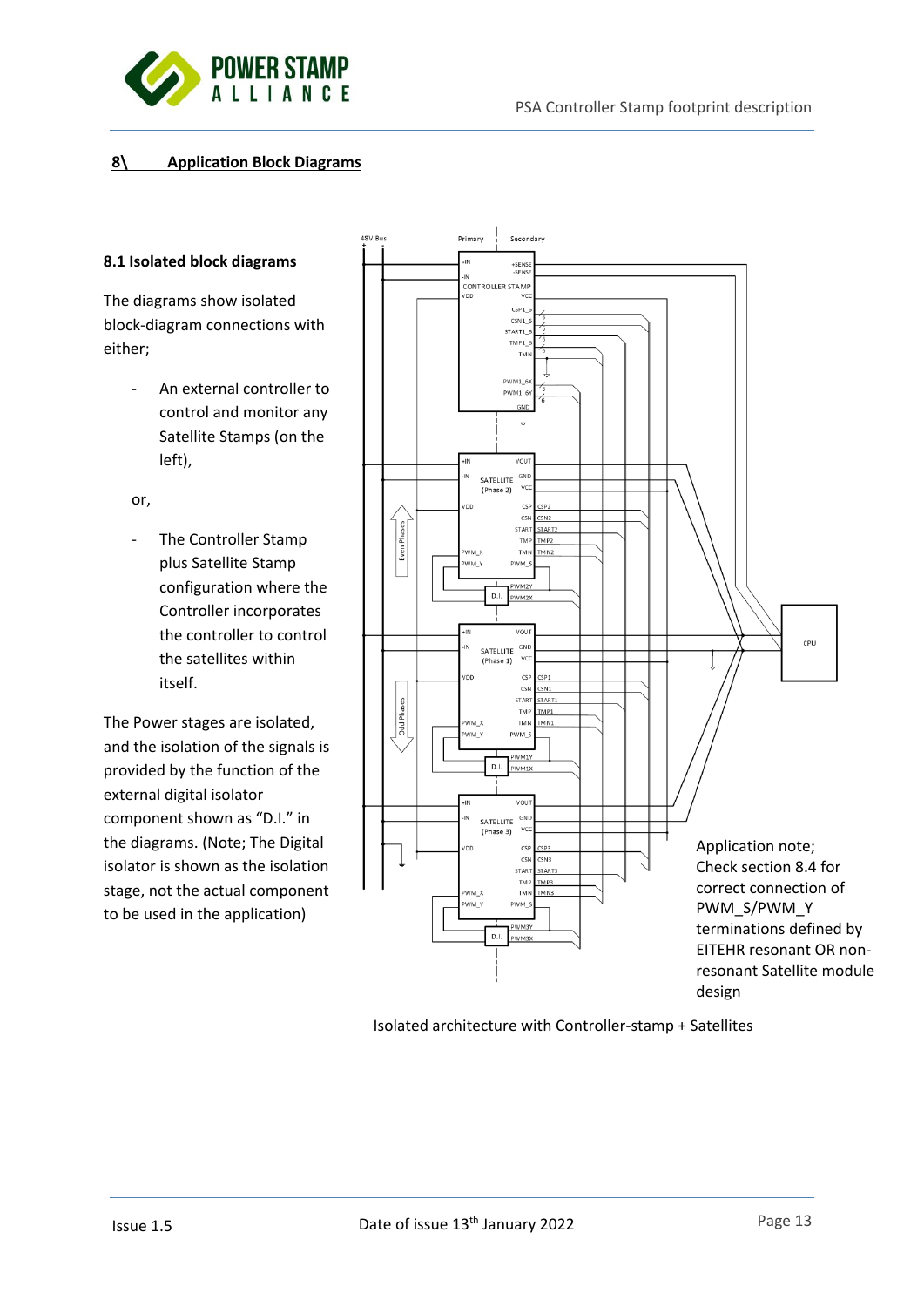

# **8.2 NON-Isolated block diagrams**

The diagrams show isolated block-diagram connections with either;

- An external controller to control and monitor any Satellite Stamps (on the left),
- or,
- The Controller Stamp plus Satellite Stamp configuration where the Controller incorporates the controller to control the salves within itself.

The Power stages are isolated, however, in this configuration the digital isolator component can be eliminated from the network.



Non-Isolated architecture with Controller-Stamp + Satellites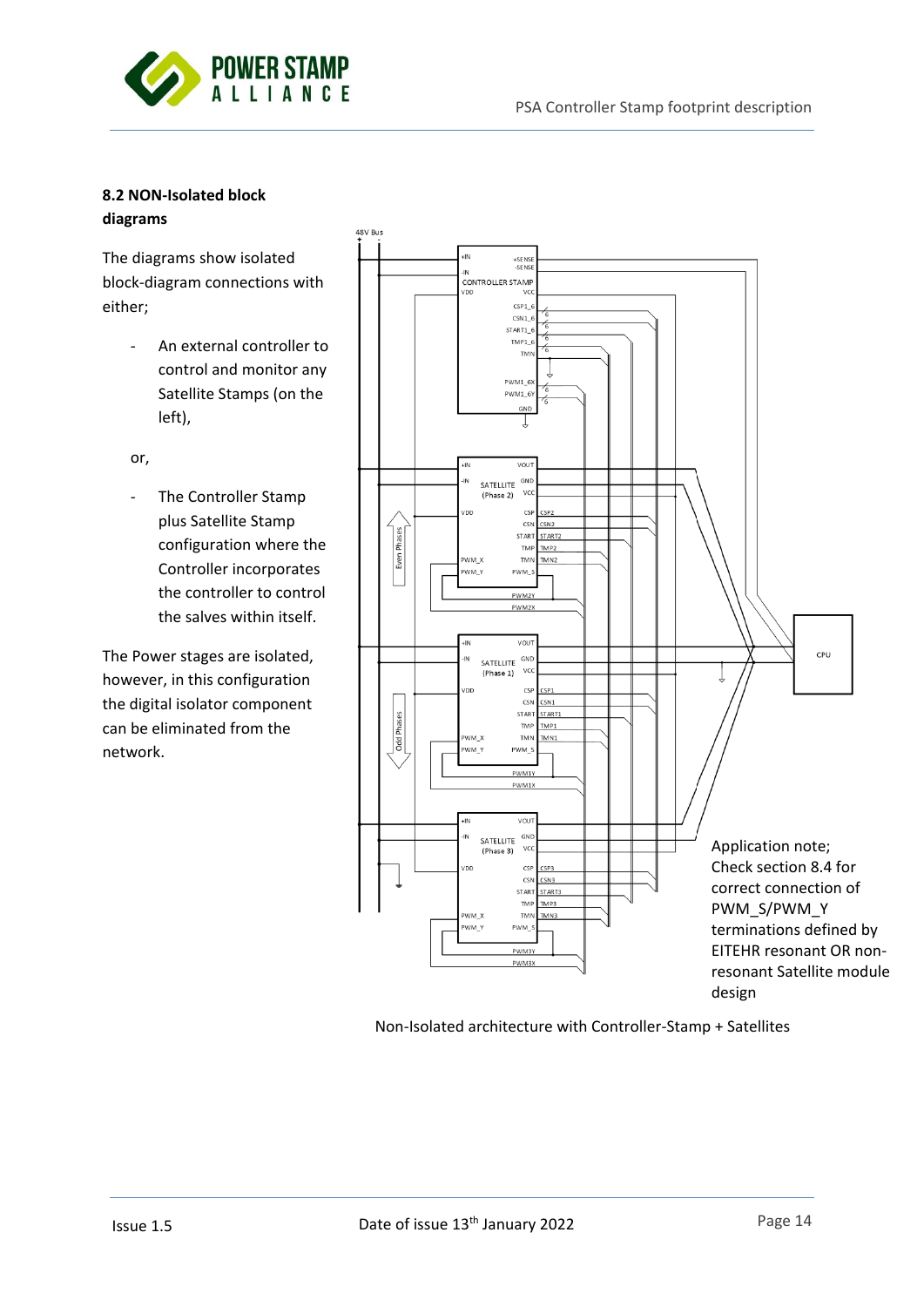

### **8.3 Relative phase locations**

The diagrams show where the PSA recommend the sequential placement of the individual phases in relative terms to each other and the target load device. The rules are;

- To start from the centre
- To group odd and even phases

These 2 rules are recommended if phase-shedding is to be employed, and best possible control response of the network of converters can be achieved

The diagrams show examples of isolated networks of units with both an external controller, or Controller Stamp plus Satellite Stamp configuration.

(Note; The Digital isolator is shown as the isolation stage, not the actual component to be used in the application)

> Primary  $\overline{1}$



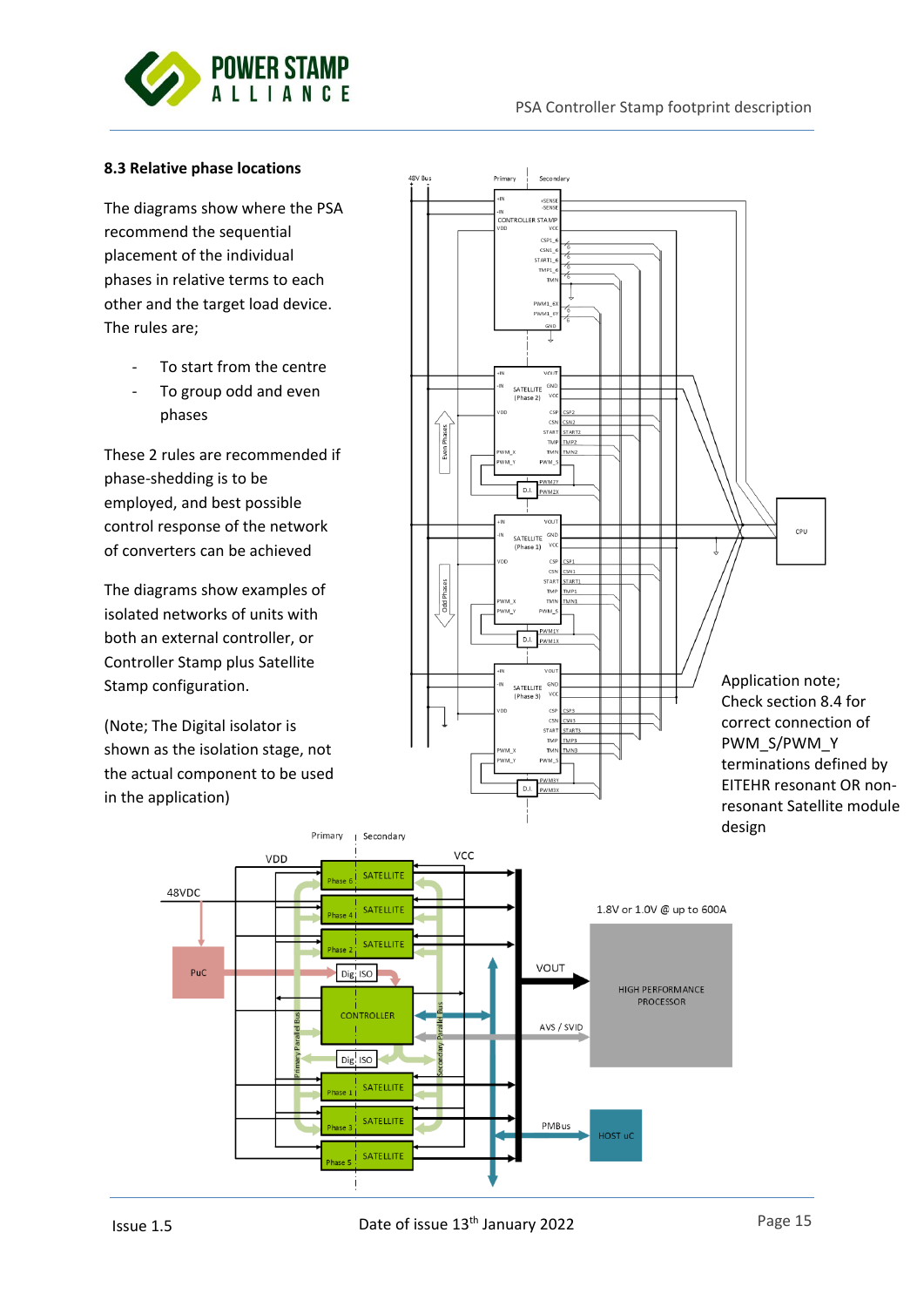

### **8.4\ Consideration of Non-Resonant and Resonant Satellite stamps**

When both types of PowerStamp design approaches are to be accommodated in the same application, there is 1 consideration to make which is the connection of pin 2A5.

To accommodate both Resonant and Non-Resonant stamps in the same application the following action is needed in application tracking

2A5 to **EITHER** be A floating connection to accommodate Resonant Stamps **OR** A connection to PWM\_Y

Accomplish this by applying a Fit or No-fit Zero-Ohm links that is

- Fitted if a Non-resonant stamp is used
- Not fitted if a Resonant stamp is used.



#### **8.5\ Application Safety Standard compliance.**

All applications require an appropriately selected protection element incorporated into the input path to each group or interconnected network of Power Stamps with single output voltage. I.e. each Power Stamp group or network must have a correctly selected fuse on its respective input.

The Power Stamp footprint complies to creepage and clearance distances as defined for functional insulation between V-in and 0V respectively and allows for functional or basic insulation between primary and secondary sides. Applications and designs where Power Stamps are used would be compliant to safety standards when the application has been tested to withstand electric strength tests for functional insulation as defined in the standards IEC60950 and IEC62368 respectively. I.e. when tested with a short-circuit applied within the application to simulate a single fault condition.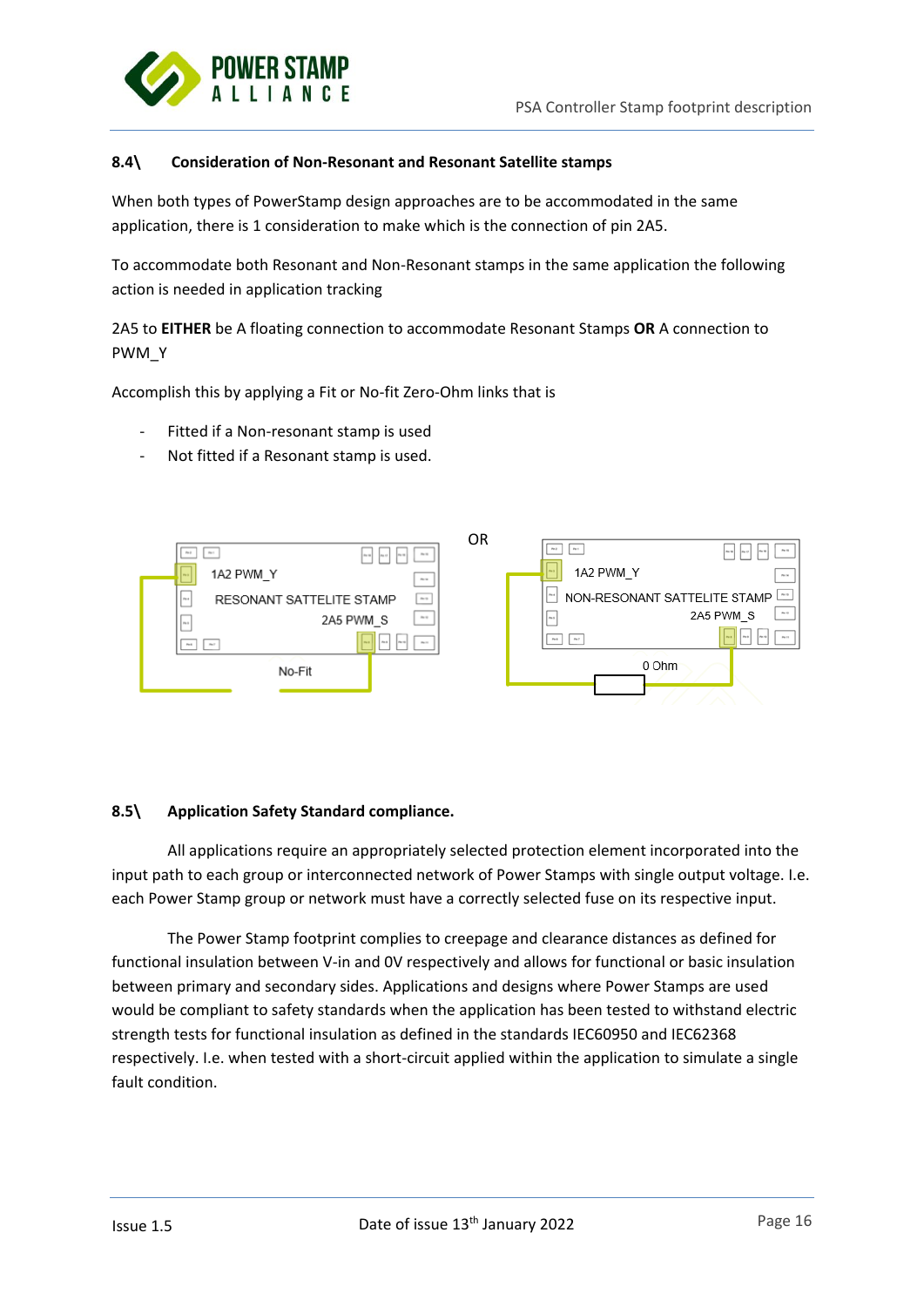

# **9\ Standard functions**

# **9.1\ Voltage control**

The PSA Controller Stamp is a multi-Satellite controller with a complete control logic and protections to realize a high-performance high-efficiency step-down DC-DC voltage regulator optimized for advanced microprocessor, memory and ASIC power supply with direct conversion from 48V bus.

The control loop is based upon the high performance Digital STVCOT<sup>TM</sup> which enables fast load transient response without suffering from a beating effect while maintaining a near constant switching frequency in a steady state allowing the minimization the output filter components.

The Controller Stamp reads the current information delivered from each of the Satellite Stamps. With this information, the Controller Stamp adjusts the control signals sent to the Satellites to equalize the average current carried by each stamp.

To guarantee the load-CPU's safety under all circumstances, a complete set of protection features are applied to output voltage/current, input voltage/current, feedback disconnection, temperature, input/output power and catastrophic failures.

Energy proportionality features modify the number of active Satellites to optimize the efficiency over the whole load range.

All the required parameters of both the control loop and power management features are programmable through dedicated PMBus™ commands

# **9.2\ Load shedding and Energy proportionality,**

The PSA Controller Stamp is capable to support CPU-Link bus-driven power state command to improve the overall conversion efficiency by shedding Satellites and entering Pulse-Skip mode.

Reconfiguration through the PMBus™ means that these features can be enabled regardless of whether a command is issued through the CPU-bus (either SVI or AVS), thus allowing the optimization of the conversion efficiency in every instant of the operation of the Power Stamps.

Satellite Shedding allows the number of working Stamps to be adjusted and optimized according to the delivered current while still maintaining the benefits of the multi-cell regulation. The end user can program switch-over threshold current [in Amps] for every cell number transition, with hysteresis. Sleeping Satellites are reset in case of dynamic voltage transitions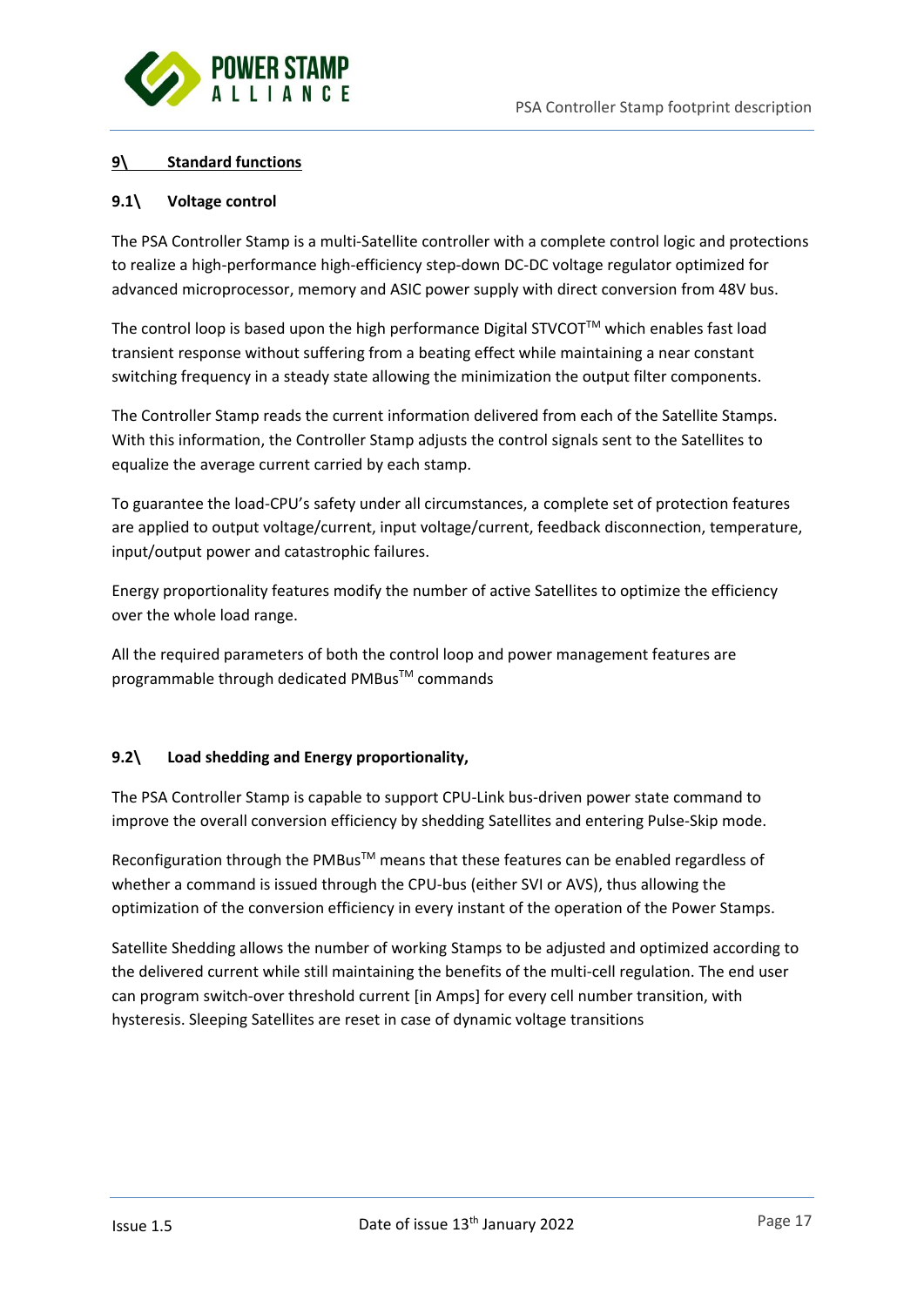

# **9.3\ Output Voltage Positioning**

Output voltage positioning is performed by programming the digital control loop parameters and (optional) droop function effect using the dedicated PMBus™ commands. The Controller Stamp embeds a remote-sense buffer to remotely sense the regulated voltage without any additional external components. In this way, the output voltage programmed is regulated and compensates for board and connection losses. Keeping the sense traces parallel and guarded by a power plane results in the common mode coupling for any picked-up noise to be avoided.

The controller reads the current delivered by the additional Satellite units through the CSPx/CSNx pins generating an internal error, which is added to the remote buffer output causing the output voltage to vary accordingly thus implementing the desired load-line effect.

The output voltage setpoint can be configured to be programmed through PMBus<sup>TM</sup> (supporting standard commands such as VOUT\_COMMAND, MARGIN, VOUT\_MODE, etc..) or the high speed dedicated CPU link that can be further configured as SVI or AVS. The support of AVS or SVI is mutually exclusive and must be configured prior the unit to be turned enabled for regulation.

### **9.3.1 SVID control functions.**

The PSA Controller Stamp is fully compliant with the Intel® VR13 PWM rev 1.6, document #544905 and the Intel® SVID protocol Rev1., document # 456098 within the limitations of VR13.HC. To guarantee proper interactions between VR and CPU, refer to these documents for bus design and layout guidelines. Different platforms may require different pull-up impedance on the CPUI-Link bus. Impedance matching and spacing must be followed. Refer to the PSA member own documentation for the list of supported features.

### **9.3.2 AVS Support**

The PSA Controller Stamp is compliant with PMBus™ specification rev 1.3.1; 13 March 2015 – Part III related to the AVSBus support. Refer to this document for bus design and layout guidelines. Refer to the PSA member own documentation for the list of supported features.

The Controller Stamp Unit features a digital control technique: a fast analogue-to-digital converter (ADC) digitizes the error in the regulation. The resultant digital error signal is then fed into a digital PID compensator and then processed by the Digital STVCOT<sup>TM</sup> control logic generating the logic signals to drive the Satellite Stamps.

In the case of a high-performance digital load, it may be the case the control loop has to be designed for a controlled Output Impedance behaviour, typically in the range of the droop function load line programmed statically (DC). The bandwidth of the system has then to be designed in order to Control entertain the droop effect programmed in DC even over frequency, taking also in account the output capacitor bank mix and the board parasitic effects.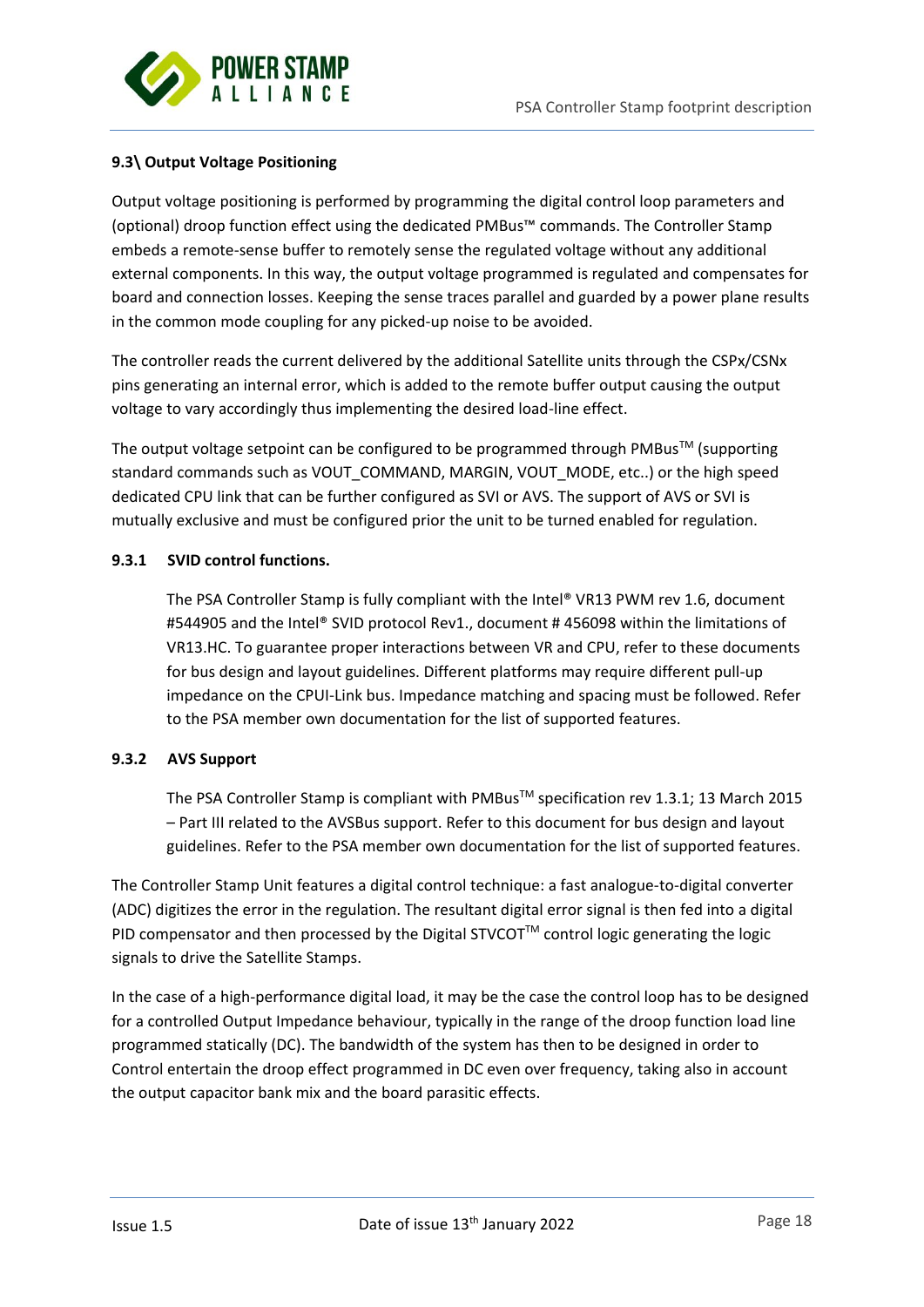

# **9.4\ PMBus command set**

The PSA Controller Stamp is fully compliant with the PMBus™ specification part I and part II, revision 1.2 and with Part III, Revision 1.3.1 (www.pmbus.org). Controller Stamps are fully compatible with the PMBus™ specification for read/write access in the byte, word and block mode.

Refer to your PSA member own documentation for the full set of supported PMBus™ commands and features.

### **9.5\ Telemetry and Protections**

The Controller Stamp Unit monitors input/output voltages, powers and current in order to manage OV, UV and OC events and to provide telemetry data to the CPU-link and PMBus™ interfaces. According to standard PMBus<sup>™</sup> implementation, each protection features a programmable warning and fault limits and actions. Protections can additionally be configured to trigger special outputs such as FAULT pin and SM\_ALERT# assertion.

Some of the variables monitored are directly monitored through dedicated ADC while others are computed starting from the available data. Any variable that is computed uses consistent data, i.e. data that refers to the same averaging period.

Refer to your PSA member own documentation for further details of telemetry and protection setting, accuracy and programmability

### **9.5.1 Black Box Recorder**

The black box feature is aimed to picture precisely the status of the device at the fault occurrence. The device records the status of the configured flags before (OLD) and after (NEW) a fault event occurred and stores it into dedicated NVM sectors. The BBR picture is recorded into the device NVM and the information is preserved even in case of power cycling and/or re-trigger of the same protection. The dedicated reset command has to be issued to clear the BBR content.

# **9.6 Primary Enable function (Pri-EN#, pad B6)**

The Primary Enable (Pri-EN) function of the control stamp is defined as "Negative enable" or "Active low". This connection is to be pulled to 0V (or ground connection) to enable the unit. When left open-circuit this pad will float at "logic-high" via an internal pull-up function.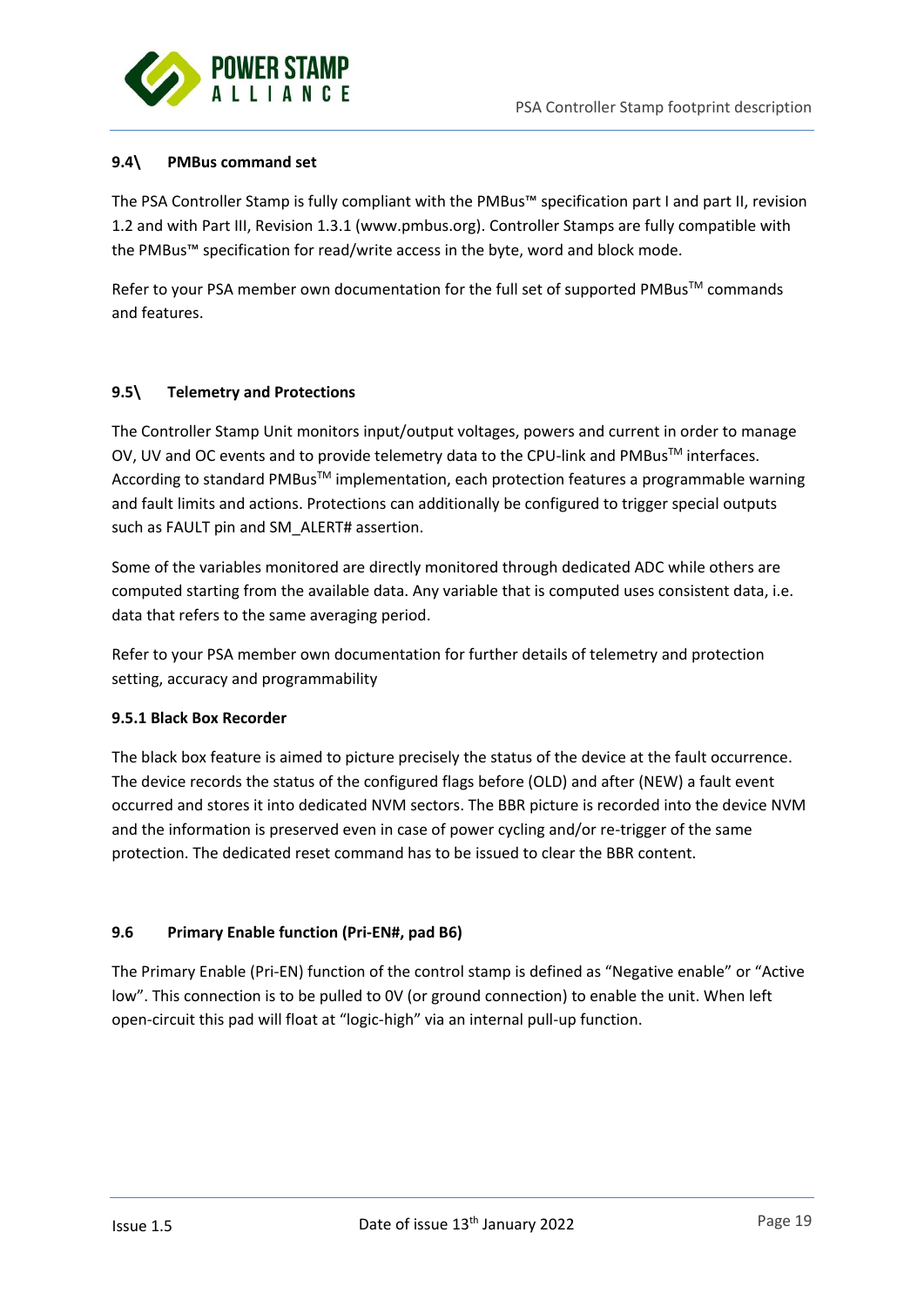

# **9.7 Enable function (En, pad L6)**

The Enable (En) function of the control stamp will be defined as "positive enable" or "Active high" defined as;

- input high, rising >0.7Vdc
- input low falling <0.4Vdc

The EN pin is un-biased so it needs to be either pulled high or low – it cannot be left floating.

The functionality of EN pin differs from VCCIO OK (L7) that is aimed to sense VCCIO line in VR13HC application to implement a fast protection in case the VCCIO bias goes missing. VCCIO\_OK must be shorted to VCC in case it is not used.

# **10\ Change History**

This document is subject to change at any time pending the agreement of the founding membership of the PowerStamp Alliance**.**

| <b>Issue</b>     | <b>Date</b>               | <b>Issued by</b>              | <b>Change</b>                                                                                                                                                                               |
|------------------|---------------------------|-------------------------------|---------------------------------------------------------------------------------------------------------------------------------------------------------------------------------------------|
| $\boldsymbol{A}$ | 28 <sup>th</sup> Nov 2019 | A.Brown                       | - First revision                                                                                                                                                                            |
| B                | 30 <sup>th</sup> Jan 2019 | R.Vai,<br>A.Brown             | - Modification to min I/P voltage to 36V (pg1)<br>- Modification of power defined by the members<br>(pg1)<br>- Updated pin-out definition.<br>- note added to block-diag info for DI stage. |
| $\mathcal{C}$    | 5 <sup>th</sup> Feb 2019  | A.Brown                       | - Updated block diagram<br>- Updated multi-stamp block diags.<br>- Pin name change<br>- VSRMON(In) to VS_MON<br>- VIN_MON(out) to VIN_MON                                                   |
| D                | 5 <sup>th</sup> Feb 2019  | G. Mauri<br>A.Brown           | - Updated block diag                                                                                                                                                                        |
| E                | 12th Feb 2019             | G. Mauri<br>A.Brown           | - Updated block diagrams<br>- Updated functional diagram<br>- Updated module-phase location diagram                                                                                         |
| F                | 13th Feb 2019             | R. Vai<br>G. Mauri<br>A.Brown | - Update to the Address table<br>- Added the section 5.1 on the connections to the<br>controller stamp.<br>- Added mechanical outline and termination<br>drawings.                          |
| 1.0              | 6th Mar 2019              | <b>PSA Org</b>                | First public release                                                                                                                                                                        |
| 1.1              | 18th Sept 2019            | A.Brown                       | Added VI-Mon function description to 5.1.2<br>Added section 9.6 for Primary-Enable function<br>Added section 9.7 for enable function                                                        |
| 1.2              | 18th Sept 2019            | A.Brown                       | # added to Pri-En to be Pri-En#                                                                                                                                                             |